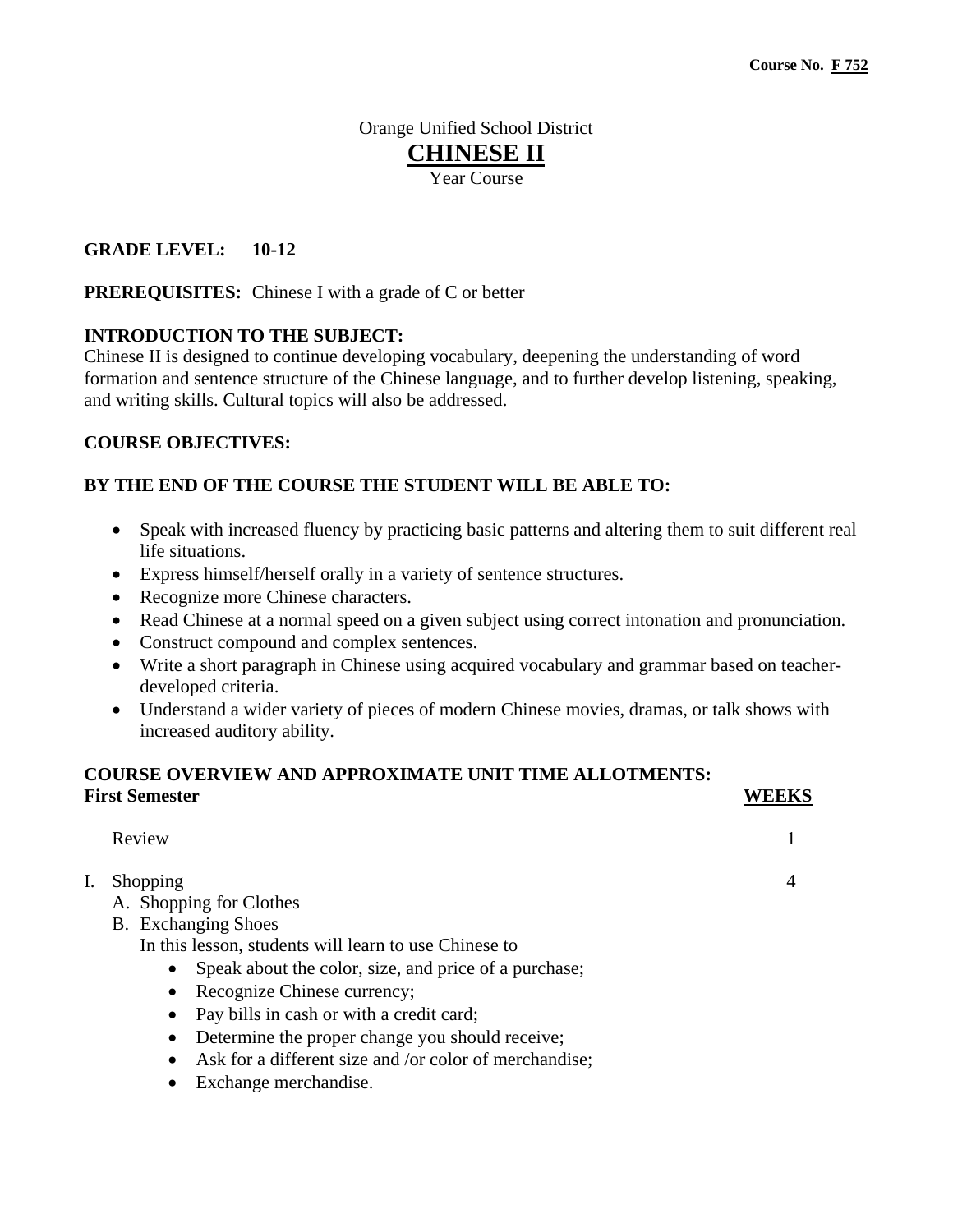Chinese II Page 2

- II. Transportation 4
	- A. Going Home for the Winter Vacation
	- B. Thanking Someone for a Ride In this lesson, students will learn to use Chinese to
		- Comment about several means of transportation;
		- Explain how to travel from one station to another;
		- Describe a traffic route;
		- Express your gratitude after receiving a personal favor;
		- Offer New Year's wishes.
- III. Talking about the Weather 4
	- A. Tomorrow's Weather Will Be Even Better
	- B. The Weather Here Is Awful
		- In this lesson, students will learn to use Chinese to
			- Employ basic terms for weather patterns and phenomena;
			- Describe simple weather changes;
			- Compare the weather of two places;
			- Talk about what you may do in nice or bad weather;
			- Present a simple weather forecast.

### IV. Dining 4

 A. Dining Out B. Eating in a Cafeteria

In this lesson, students will learn to use Chinese to

- Ask if there are seats available in a restaurant;
- Order Chinese dished;
- Tell the waiter your dietary preferences ad restrictions;
- Ask the restaurant to recommend dishes;
- Rush your order;
- Pay for our meal;
- Get the correct change after your payment

### Semester Review and Examination 1

### **Second Semester WEEKS**

### Review 1

# V. Asking Directions 4

- A. Where Are You Off To?
- B. Going to Chinatown
	- In this lesson, you will learn to use Chinese to
		- Ask for and give directions;
		- Identify locations by using landmarks as references;
		- Describe whether two places are close to or far away from one another;
		- State where you are heading and the purpose of going there.

- -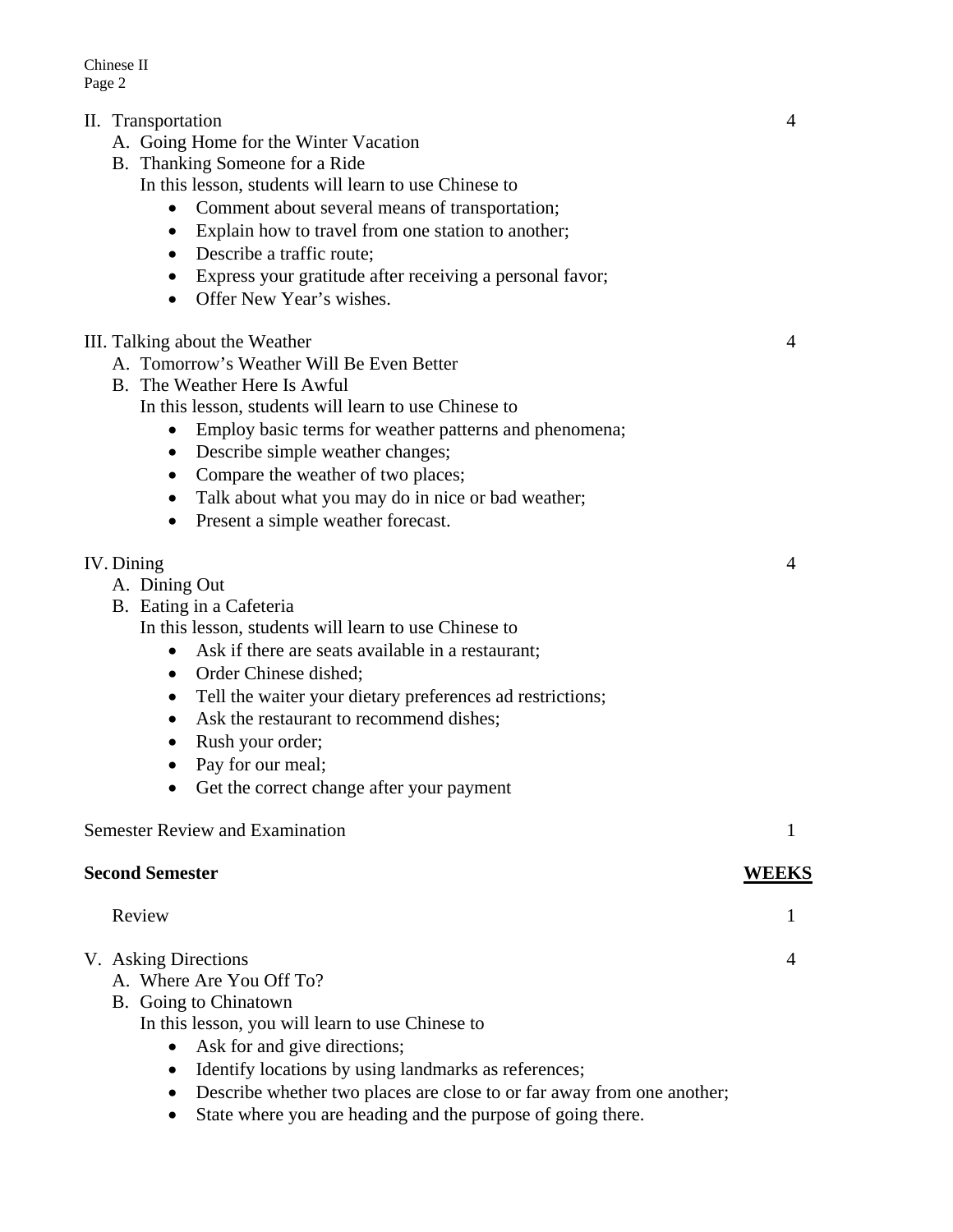Chinese II Page 3

# VI. Birthday Party 4

- A. Inviting Someone to a Party
- B. Attending a Party

In this lesson, you will learn to use Chinese to

- Ask a friend to go to a party with you'
- Suggest things to take to a get-together;
- Offer someone a ride and arrange a time and place to meet;
- Thank people for their gifts;
- Describe a duration of time;
- Talk about the year of your birth and your Chinese zodiac sign
- Give a simple description of someone's facial features.

# VII. Seeing a Doctor 4

- A. My Stomach Is Killing Me
- B. Allergies

In this lesson, you will learn to use Chinese to

- Talk about basic symptoms of a cold;
- Describe common symptoms of allergies;
- Understand and repeat instructions on when and how often to take medications;
- Talk about why you do or don't want to see the doctor;
- Urge others to see a doctor when they are not feeling well.

### VIII. Dating 4

- A. Seeing a Chinese Movie
- B. Turning down an Invitation

In this lesson, you will learn to use Chinese to

- Describe how long you've known someone;
- Invite someone to go on a date;
- Make the necessary arrangements to go out with friends;
- Accept a date courteously;
- Decline a date politely'
- End a phone conversation without hurting the other person's feelings.

### IX. Renting an Apartment

- A. Finding a Better Place
- B. Calling about an Apartment for Rent

In this lesson, you will learn to use Chinese to

- Describe your current and ideal living quarters;
- Name common pieces of furniture;
- State how long you have been living at your current residence;
- Comment briefly on why a place is or isn't good for someone;
- Discuss and negotiate rent, utilities, and security deposits

Semester Review and Examination 1